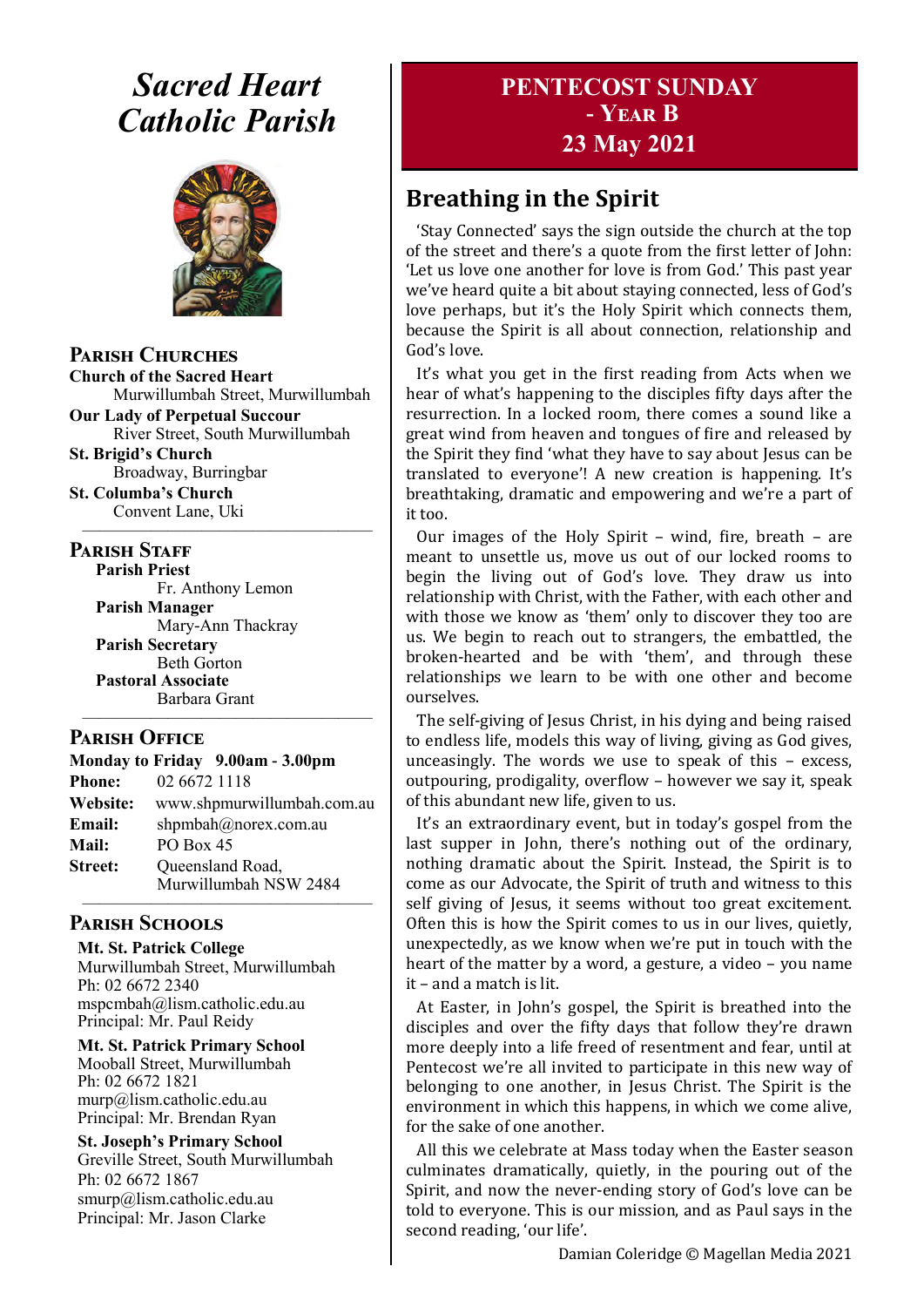# This week in the Parish 23-30 May

| Sunday 23    | <b>PENTECOST SUNDAY - Year B</b>              |
|--------------|-----------------------------------------------|
|              | 8:00 am - Mass                                |
|              | 10:00 am - Mass                               |
|              | 12 noon - Baptisms                            |
| Monday 24    | <b>OUR LADY HELP OF CHRISTIANS</b>            |
| Tuesday 25   | 5:30 pm - Mass                                |
| Wednesday 26 | 5:30 pm - Mass                                |
| Thursday 27  | 8:15 am - Mass                                |
|              | 9:00 am - Legion of Mary - South Meeting Room |
| Friday 28    | 9:30 am - Mass (Please note change of time)   |
| Saturday 29  | 11:00 am - Baptism                            |
|              | 6:00 pm - Vigil Mass                          |
| Sunday 30    | THE MOST HOLY TRINITY - Year B                |
|              | 8:00 am - Mass                                |
|              | 10:00 am - Mass                               |



**Seating in the Church** Please remember to turn over the small **'Please Sit Here'** card where you sit in the church during Mass. This tells the volunteer cleaners where someone has been sitting during Mass.

# **Reconciliation**

Saturday : 5.30pm - 5.50pm Sunday: 7.30am - 7.50am

### **Congratulations**

**to Fr Anthony who is celebrating his 28th Ordination to the Priesthood this Friday 28th May. Mass on Friday 28 May will be celebrated at 9:30am.**

> **First Holy Communion Sunday 6 June 10:00am Mass**

#### **SAVE THE DATE:**



 **PARISH PICNIC SUNDAY 20 JUNE**

## **Please Pray For: Recently Deceased:**

John Dynan, Pattie McDonald, Abramo Zambelli, Theresa Clothier, Eric Lever, Joyce Cook.

#### **Anniversaries:**

Bishop Patrick Farrelly ( Third Bishop of Lismore). **Those Who Are Sick:** 

Greg Culnane, Margaret Flannery, Marg Ellem, James Wallace, Donna Lee Pearson.

*Readings for today and next Sunday:*  **PENTECOST SUNDAY- Yr B** Acts 2:1-11; Gal 5:16-25; Jn 15:26-27, 16:12-15

**TRINITY SUNDAY- Yr B** Deut 4:32-34, 39-40; Rom 8:14-17; Mt 28:16-20

# **Reading Roster:**

**Reading Roster - Trinity Sunday 6pm Vigil:** Lyndy Severs **Sunday 8am:** Maree Coley **Sunday 10am:** Lisa Dusi-Fox



# **BAPTISMS**:

Please welcome **Eadie Mary Workman & Xavier Danny Workman** to our faith community.

# **WEDDING:**

Please pray for God's blessing on **Kesia Capulot & Daniel Smith** who were married this weekend in Sacred Heart Church, Murwillumbah.





# **ORGAN RECITAL**

by Warren Whitney **Sunday 23 May at 2:30 pm All Saints Anglican Church \$15/\$10 entry - tickets at door**

# **MASS - What you need to know**

- all Masses will continue to be celebrated in Sacred Heart Church (*entry via main entrance only*) – country churches remain closed
- $\bullet$  sign in on arrival using our QR code or by giving your name and contact details to one of our hospitality team
- please remember to use the hand sanitiser provided
- seats are marked where you can sit
- please observe social distancing when coming forward for communion, and communion BY HAND only
- We are now able to have congregational singing
- church cleaned after each Mass
- covid-19 safety plan of action in place

Queries or concerns, please contact Mary-Ann in the Parish Office.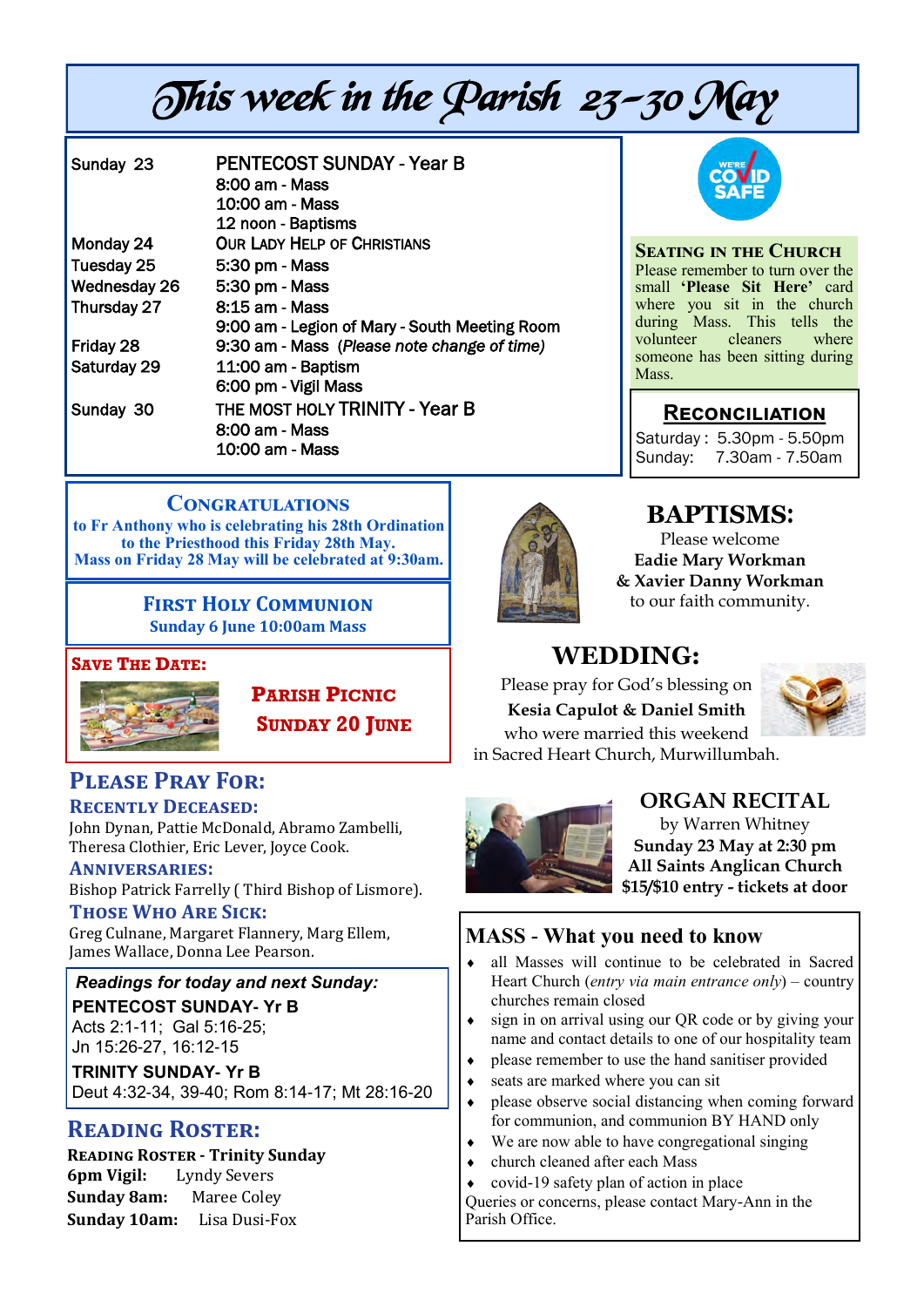# **MT ST PATRICK COLLEGE CREATIVE & PERFORMING ARTS SHOWCASE**

On Tuesday  $1^{st}$  June and Wednesday  $2^{nd}$  June the College will be staging a Creative and Performing Arts Showcase. All are welcome to come along and witness the talent at the school. There will be art exhibition as well as musical and dramatic performances by the College students.

The Creative and Performing Arts Showcase will all take place at the College Gilbey Centre.

Please come along for a free night of art and culture. Doors open at 6.30pm.

#### The Spirit of questioning

**will lead us to fresh understanding.**

The Spirit of persistence

**will save us from discouragement.** 

The Spirit of compassion

**will call us to caring.**

The Spirit of adventure

**will have us leave routine in the dust.** 

The Spirit of community

**will give us joy as we work with others.** 

**We know the Holy Spirit goes with us.**  Rely on the Spirit. **Amen.** 

#### **Entrance Hymn:**

#### **ENVIA TU ESPIRITU** Bob Hurd

*Envia tu espiritu, Envia tu espiritu, Envia tu espiritu, Sea renovada la faz de la tierra, Sea renovada la faz de la tierra.*

Spirit of the living God, burn in our hearts And make us a people of hope and compassion. Envia tu…………

Wind of promise, wind of change, friend of the poor, Empower your people to make peace and justice. Envia tu……………

Breath of life and holiness, heal every wound And lead us beyond ev'ry sin that divides us. Envia tu……………

#### **Communion Hymn:**

# **Peace Is Flowing Like A River**

- 1. Peace is flowing like a river, flowing out through you and me, spreading out into the desert, setting all the captives free. Let it flow through me, let it flow through me, let the mighty peace of God flow out through me, let it flow through me, let it flow through me, let the might peace of God flow-out through me.
- 2. Love is flowing like a river …
- 3. Joy is flowing like a river …
- 4. Hope is flowing like a river …



*They were filled with the Holy Spirit and spoke of the marvels of God, Alleluia. - Act 2:4, 11*

#### **Australian Catholic Bishops Conference – National Count of Attendance during May**

The National Count is being conducted over the first four weeks of May. It is conducted in the same year as the Australian Census (10 August 2021) so that the information collected can most effectively be used in association with results from the Census. The count is being conducted in all parishes throughout Australia. The count will be as comprehensive as possible and includes people of all ages at Mass (including babies). The first two weeks has been a simple head count and we've used our covid attendance records for the collection of this data.

This weekend 22-23 May we will be asking all attendees (parishioners and visitors) to indicate an age group.

Age groups to be recorded are  $0-17$  | 18-29 | 30-49 |  $50-69$   $|70+$ . Our hospitality team will record this information on our attendance sheets for everyone attending.

### **Recessional Hymn:**

 **Go Tell Everyone** Alan Dale

1. God's spirit is in my heart. He has called me and set me apart. This is what I have to do, what I have to do.

*Refrain:* 

Anon

*He sent me to give the Good News to the poor, tell prisoners that they are prisoners not more,* 

*tell blind people that they can see, and set the downtrodden free, and go tell everyone the new that the kingdom of God has come, and go tell everyone the new that God's kingdom has come.* 

- 2. Just as the Father sent me, so I'm sending you out to be my witnesses throughout the world, the whole of the world. R.
- 3. Don't carry a load in your pack you don't need two shirts on your back. When working you earn your own keep, you earn your own keep. R. (Used with permission: One License A-641466)